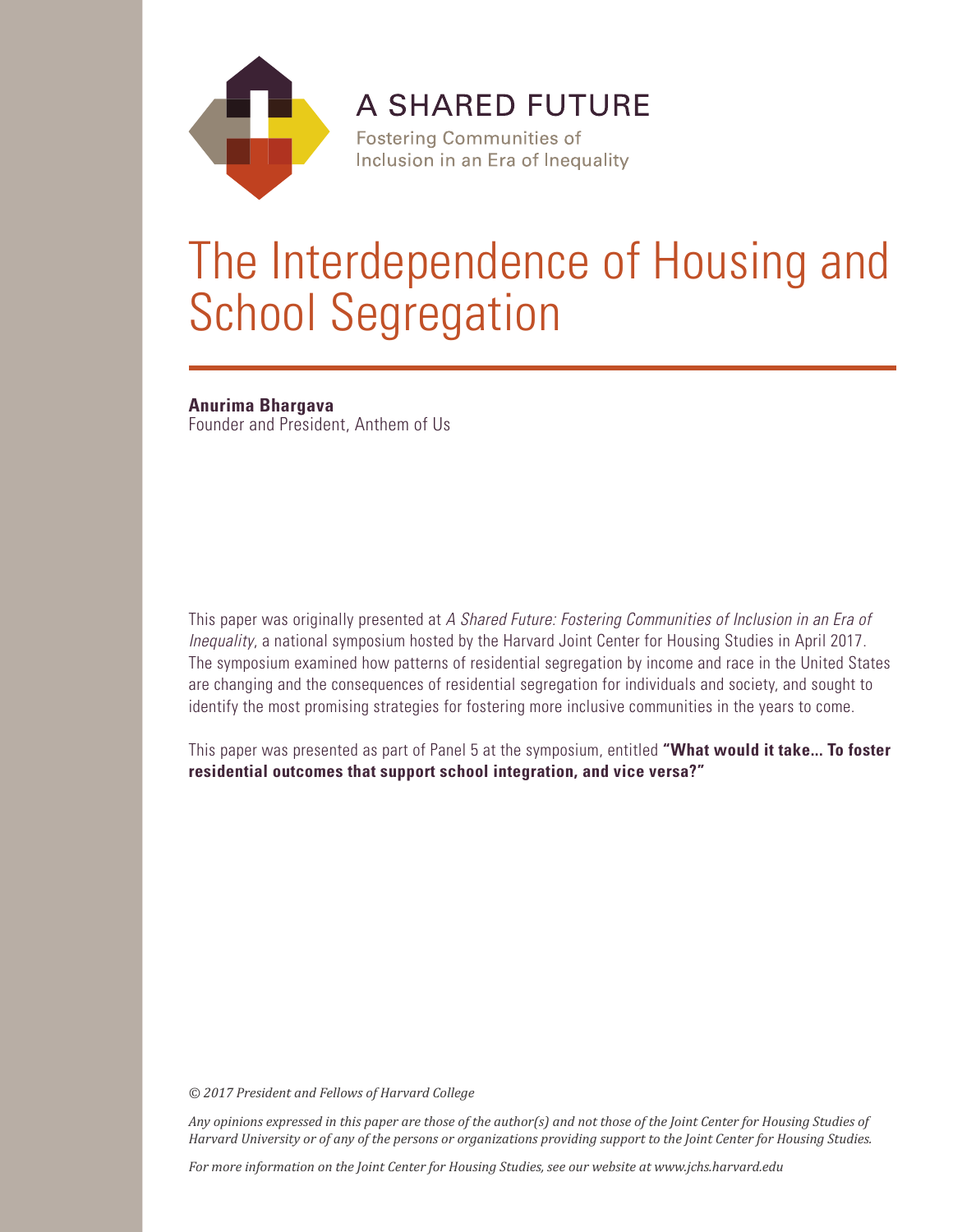## **Introduction**

Housing and education in America have long been inextricably and intricately linked. First, due to the nation's history and widespread practice of assigning students to their neighborhood school, where housing is segregated, so are schools. Indeed, despite concerted efforts to desegregate schools in hundreds of jurisdictions across the country, school segregation has generally progressed in lockstep with residential segregation, and school and residential segregation have been mutually reinforcing.<sup>[1](#page-1-0)</sup> Second, funding for schools is often tied to property taxes; consequently, the funding available for and quality of schooling is closely related to the value of the property within the residential area being served. Not surprisingly, racially segregated schools in areas of concentrated poverty have fewer resources, higher teacher turnover and a lower quality of education.<sup>[2](#page-1-1)</sup> Third, residential insecurity and mobility have an adverse and often significant impact on student engagement and educational attainment. Recognizing how disruptive a lack of housing can be on a child's education, federal law provides an affirmative right for homeless or transitioning students to be able to enroll immediately in school.<sup>[3](#page-1-2)</sup>

Below is a brief introduction to the links between housing and education, specifically desegregation and school diversity efforts; school financing and housing; and the impact of residential insecurity and mobility on educational attainment. This discussion serves as background and overview for the more extensive explorations of the relationship between housing and education contained in this volume.

## **School and Residential Segregation**

Through much of the twentieth century, residential segregation was legally enforced, and persisted through "violence, collective antiblack action, racially restrictive covenants, and

<span id="page-1-0"></span><sup>1.</sup> Ong and Rickles (2004).

<span id="page-1-1"></span><sup>2.</sup> Brief of 553 Social Scientists, *Parents Involved in Community Schools v. Seattle School District*, 551 U.S. 701 (2007).

<span id="page-1-2"></span><sup>3.</sup> The McKinney-Vento Homeless Assistance Act of 1987 (Pub. L. 100-77, July 22, 1987, 101 Stat. 482, 42 U.S.C. § 11301 et seq.). The school provisions of the McKinney-Vento Act were amended in part and reauthorized by the No Child Left Behind Act of 2001.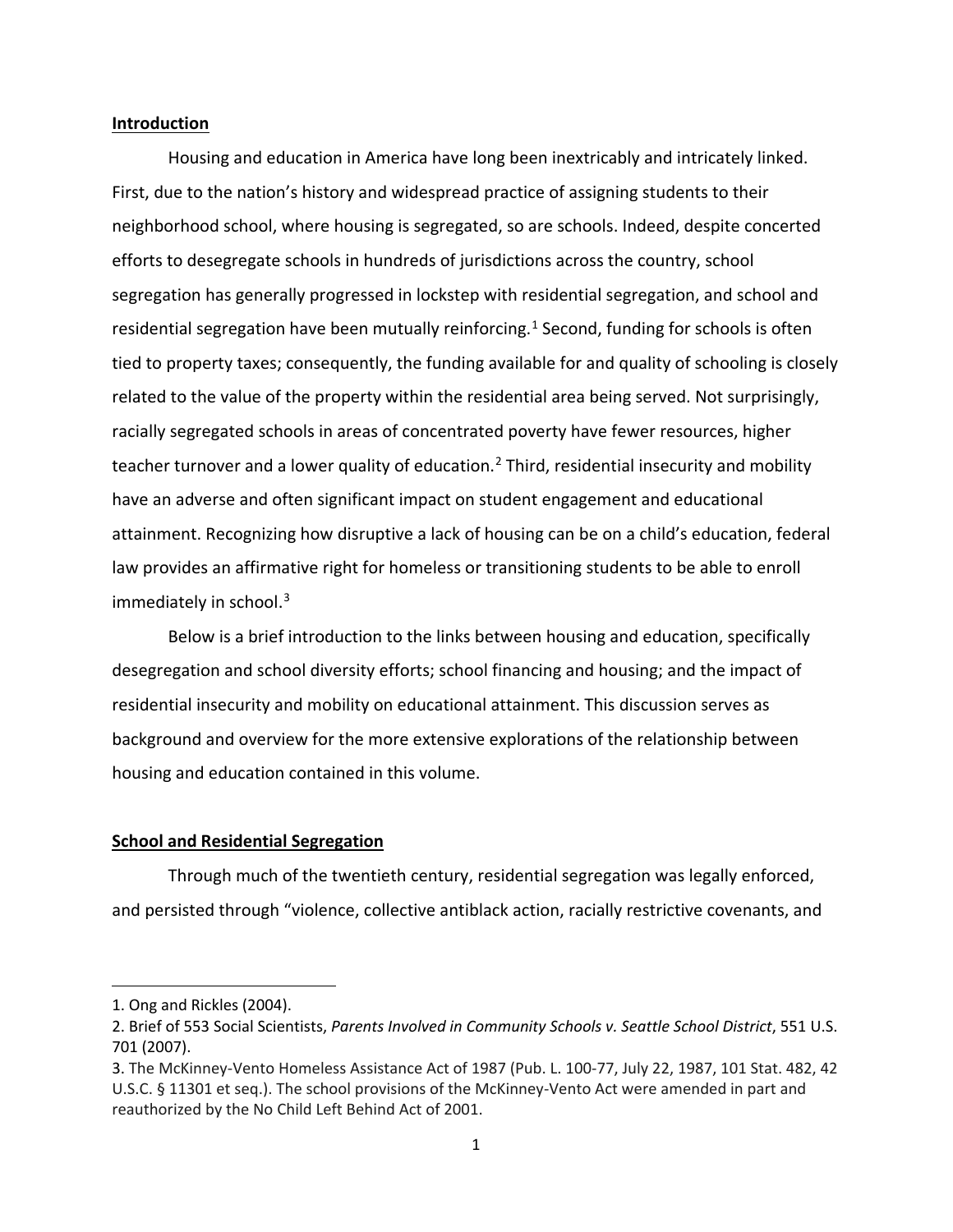discriminatory real estate practices."[4](#page-2-0) Prior to the Supreme Court's landmark ruling in *Brown v. Board of Education*, [5](#page-2-1) schools also played a role in maintaining residential segregation. To keep African-American families from moving into white neighborhoods, localities would "plac[e] the only schools that served African American children in designated African American neighborhoods and provid[e] no transportation for African American students who lived elsewhere."[6](#page-2-2) Families were forced to reside in those designated neighborhoods to make sure their children could get an education. Even after *Brown*, the Supreme Court described the "profound reciprocal effect" of school assignment on residential segregation.[7](#page-2-3)

After *Brown*, significant efforts were made to desegregate schools, within and across areas that remained residentially segregated. Hundreds of school districts were placed under court order to desegregate during the 1960s and 1970s, and remained under court order until the vestiges of segregation had been addressed to the extent practicable.<sup>[8](#page-2-4)</sup> These cases resulted for some time in more desegregated schools throughout the United States. And in turn, the desegregation of schools played an important role in breaking down residential segregation: "School districts that employ robust desegregation programs also enjoy stable residential integration."<sup>[9](#page-2-5)</sup> Indeed, when students learn and play together, they are more likely to live and work together.<sup>[10](#page-2-6)</sup>

From the 1980s onwards, however, legal support and resources for school desegregation have waned. Hundreds of school districts have been released from court supervision, and as those and other school districts around the country returned to neighborhood school assignment, schools rapidly resegregated.<sup>[11](#page-2-7)</sup> The peak of integration, then, came in the late 1980s and early 1990s, when school districts were still under desegregation orders.

<span id="page-2-0"></span><sup>4.</sup> Massey and Denton (1993), 42.

<span id="page-2-1"></span><sup>5.</sup> 347 U.S. 483 (1954).

<span id="page-2-2"></span><sup>6.</sup> Rothstein (2017), 132.

<span id="page-2-3"></span><sup>7.</sup> *Keyes v. School District No. 1*, 413 U.S. 189, 202 (1973).

<span id="page-2-4"></span><sup>8.</sup> *Board of Education v. Dowell*, 498 U.S. 237 (1991).

<span id="page-2-5"></span><sup>9.</sup> Brief of Housing Scholars, *Parents Involved in Community Schools v. Seattle School District*, 26-29, http://www.prrac.org/pdf/HousingScholarsBrief.pdf; cited hereafter as Brief of Housing Scholars. 10. See, e.g., Wells and Crain (1994), 551-52.

<span id="page-2-7"></span><span id="page-2-6"></span><sup>11.</sup> Reardon et al. (2012).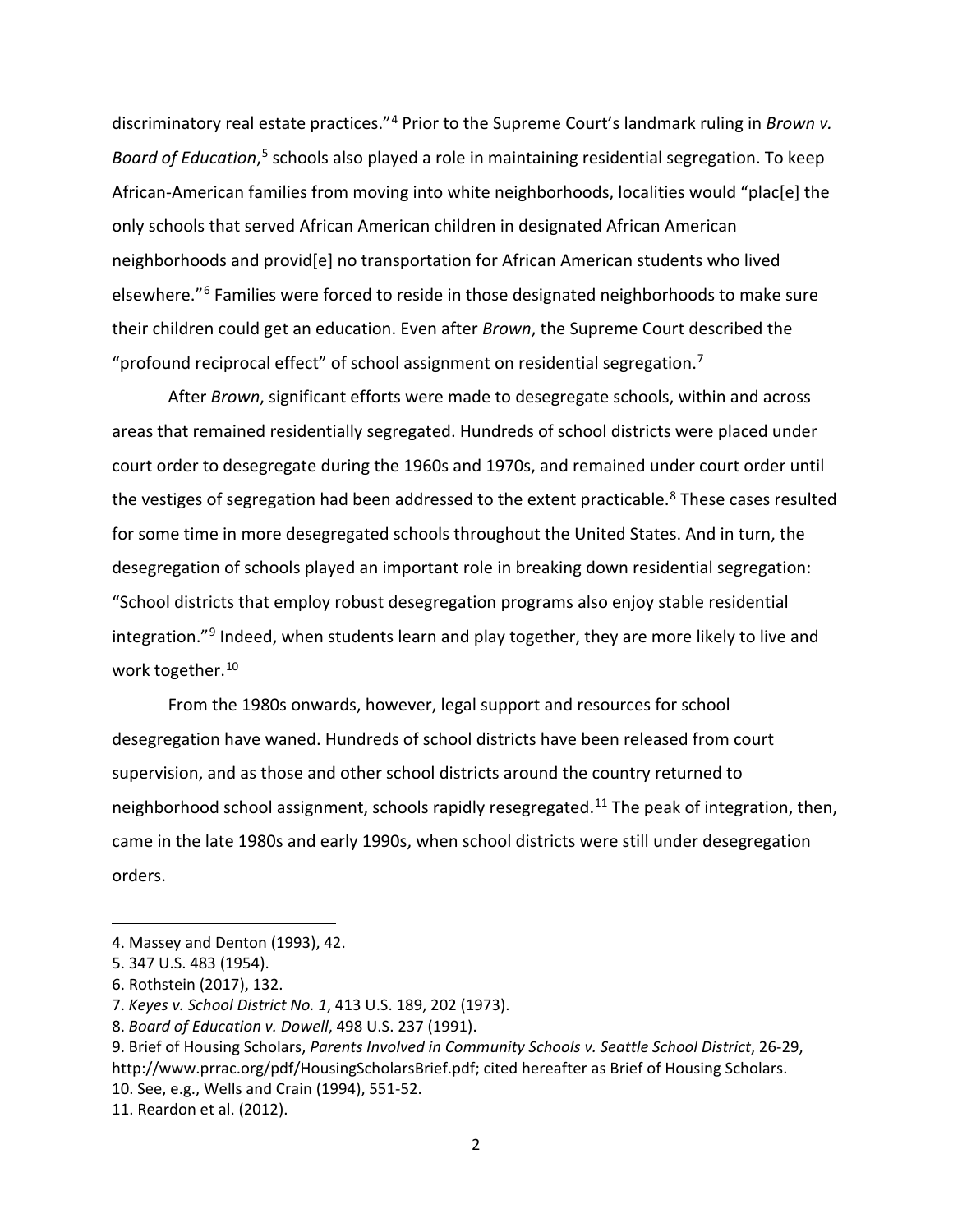For the most part, the resegregation of schools previously under court orders to desegregate, and the continuing segregation of schools in areas such as New York City and Atlanta, reflect persistent residential segregation along race and class lines. Largely because the neighborhoods where schools are located are so segregated, schools are now about as segregated as they were in 1970.<sup>[12](#page-3-0)</sup> Indeed, in 1970, the typical African American student attended a school in which 32 percent of the students were white. By 2010, this exposure had fallen to 29 percent. $^{13}$  $^{13}$  $^{13}$ 

## **Court-Ordered Desegregation Cases**

Nearly 200 school districts remain under court order to desegregate today. The school desegregation cases serve as a powerful means to ensure that educational inputs—from chemistry labs to athletic facilities to teachers—are equitable, and to address structural inequalities that persist in schools. In determining whether a school district has desegregated, courts will examine the following areas: student assignment (both across schools and within schools); faculty; staff; extracurricular activities; transportation; facilities; and the quality of education provided to students.<sup>[14](#page-3-2)</sup> In addition, issues such as harassment, discipline, violence, and the school-to-prison pipeline—specifically when disproportionately impacting African American and Latinx students—have been addressed through the desegregation cases. And, while the vast majority of school desegregation cases have addressed *racial* segregation, the United States Department of Justice, along with numerous civil rights organizations, have also addressed segregation of students with disabilities and the segregation of students due to language status.<sup>[15](#page-3-3)</sup>

<span id="page-3-0"></span><sup>12.</sup> Rothstein (2017), 179.

<span id="page-3-1"></span><sup>13.</sup> Ibid.

<span id="page-3-2"></span><sup>14.</sup> *Green v. County School Board of New Kent County*, 391 U.S. 430 (1968); *Freeman v. Pitts*, 503 U.S. 467 (1992).

<span id="page-3-3"></span><sup>15.</sup> The Justice Department filed a complaint against the State of Georgia for the unnecessary segregation of students with disabilities. United States of America v. State of Georgia, Complaint (Aug. 23, 2016) [https://www.justice.gov/crt/file/887356/.](https://www.justice.gov/crt/file/887356/)

A number of resolution agreements involving English Learner students contained provisions against the unnecessary segregation of EL students from non-EL students. See, e.g., Settlement between the United States of America and the Boston Public Schools, 16 (Apr. 19, 2012)

[www.https://www.justice.gov/sites/default/files/crt/legacy/2012/04/25/bostonsuccessoragree.pdfgov/](https://www.https/www.justice.gov/sites/default/files/crt/legacy/2012/04/25/bostonsuccessoragree.pdfgov/sites/default/files/crt/legacy/2012/04/25/bostonsuccessoragree.pdf) [sites/default/files/crt/legacy/2012/04/25/bostonsuccessoragree.pdf.](https://www.https/www.justice.gov/sites/default/files/crt/legacy/2012/04/25/bostonsuccessoragree.pdfgov/sites/default/files/crt/legacy/2012/04/25/bostonsuccessoragree.pdf)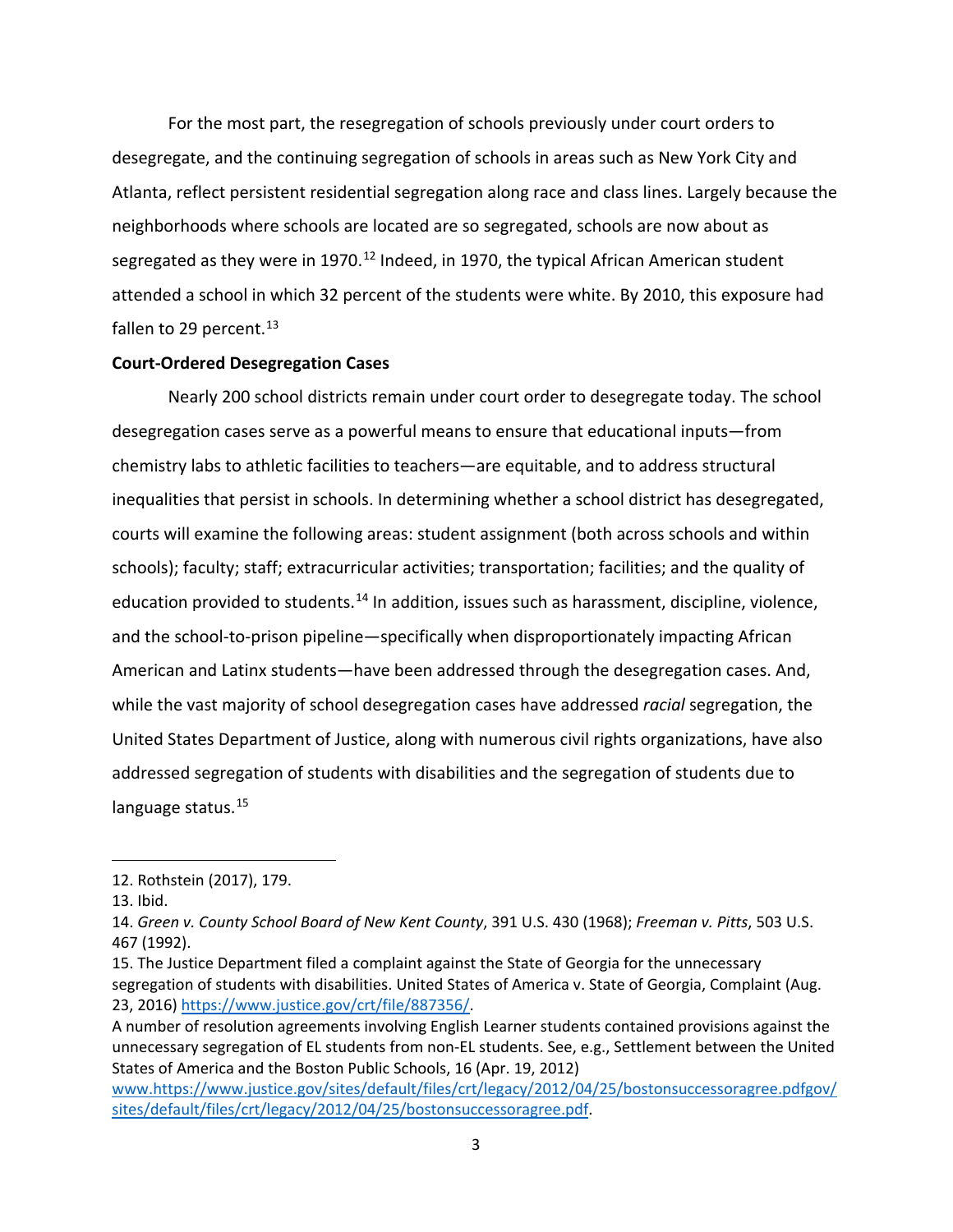School districts under court order to desegregate have a set of tools and resources that can, and in some cases must, be used to address the impact of residential segregation on where students attend school. Perhaps the most important tool to address the impact of residential segregation is the drawing and/or monitoring of district and school attendance boundaries. School zoning, much like residential zoning, can dramatically change the racial composition of schools within a district, and school district lines can similarly impact the racial composition of schools within a particular region. Segregation across school district lines is far more difficult to tackle after the Supreme Court's decision in *Milliken v. Bradley*, which restricted school desegregation remedies to the school district under court order to desegregate. [16](#page-4-0) In *Milliken*, the Supreme Court ruled that suburban schools could not be part of efforts to address pervasive segregation in Detroit public schools, because the suburban school districts had not been found to have engaged in the intentional segregation of students.

In cases where neighborhoods are both racially segregated and it is not geographically feasible to zone white and black neighborhoods to the same school, districts have used majority-to-minority (M-to-M) transfers, which allow, as one example, a white student who is in a disproportionately white school to transfer to a disproportionately black school. Other common tools to address school segregation that results from residential segregation are magnet schools (which provide offerings to draw students outside of their zoned school) or the pairing of schools (where schools serving different school zones are paired together and, as a result, all students at a certain grade level attend school in the same school building).

### **Voluntary School Diversity Efforts**

A decade ago, on June 28, 2007, the United States Supreme Court issued its ruling in *Parents Involved in Community Schools v. Seattle School District* ("PICS"), the only Supreme Court case specifically addressing school segregation in more than twenty years.<sup>[17](#page-4-1)</sup> The decision involved two cases, one out of Louisville, Kentucky, and the other from Seattle, Washington, challenging the voluntary efforts of those two communities to promote diversity and address racial isolation in their schools. More than fifty *amicus* (friend of the court) briefs were filed

<span id="page-4-0"></span><sup>16.</sup> *Milliken v. Bradley*, 418 U.S. 717 (1974).

<span id="page-4-1"></span><sup>17.</sup> *Parents Involved in Community Schools v. Seattle School District*, 551 U.S. 701 (2007).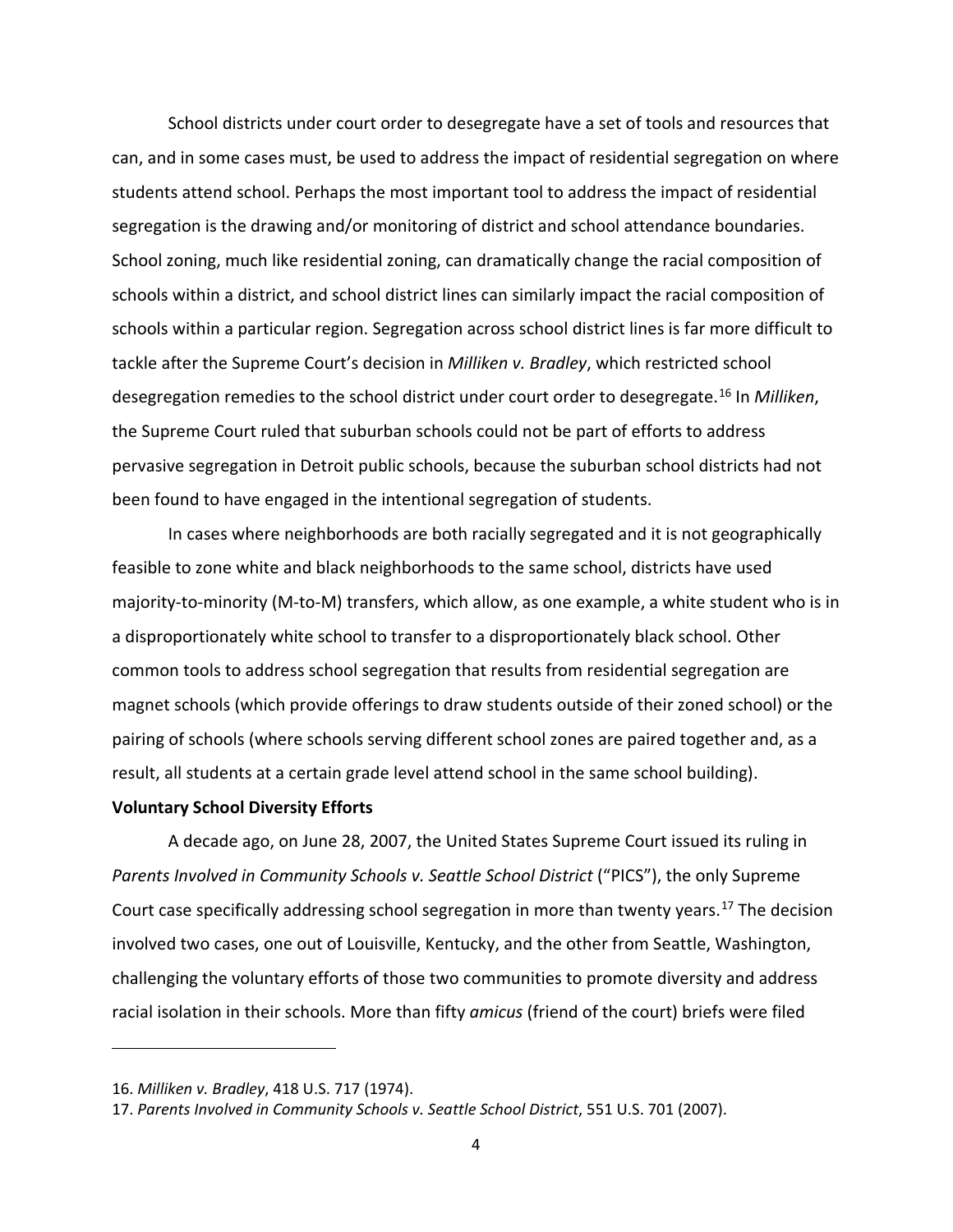that underscored the importance of such diversity efforts in building strong and integrated communities, addressing violence, and promoting racial and economic opportunity and growth.

The Supreme Court, in a 5-4 decision penned by Chief Justice John Roberts, found both the Seattle and Louisville plans to be unconstitutional. Justice Anthony Kennedy concurred only in part in that judgment; his separate concurring opinion, together with that of the four dissenting justices, is otherwise controlling, and provides the roadmap for what tools schools could continue to use to promote diversity and address racial isolation in schools.[18](#page-5-0) Justice Kennedy emphasized that while schools could continue to take account of the racial composition of a student's neighborhood in determining where and how that student was assigned to school, schools were only to take account of an individual student's race in the school assignment process as a last resort. As a result, voluntary efforts to promote diversity and address racial isolation in schools were left to rely upon the composition and racial segregation of neighborhoods as the primary, if not sole, factor in how students are assigned to school.

Put another way, after the PICS decision, residential segregation became an important factor in affirmative efforts to voluntarily address racial segregation in schools. While a school district could generally not assign a black student to a predominantly white school based on that student's race, it could allow for the assignment or transfer of students from a black neighborhood to that predominantly white school. Residential segregation became an engine for school integration.

If Chief Justice Roberts had wholly prevailed in PICS, the Court would have further curtailed school districts' ability to promote diversity and avoid racial isolation, leaving few (if not no) tools that could be used in such efforts. In his view, school districts could not voluntarily address the segregation of schools because, among other reasons, such segregation was the result not of government sponsored segregation, but rather of the private choices of residents about where to live.<sup>[19](#page-5-1)</sup> So while Chief Justice Roberts recognized the relationship between residential segregation and school segregation, he would have left communities no path to

<span id="page-5-0"></span><sup>18.</sup> Ibid., 788.

<span id="page-5-1"></span><sup>19.</sup> Rothstein (2017), xiv.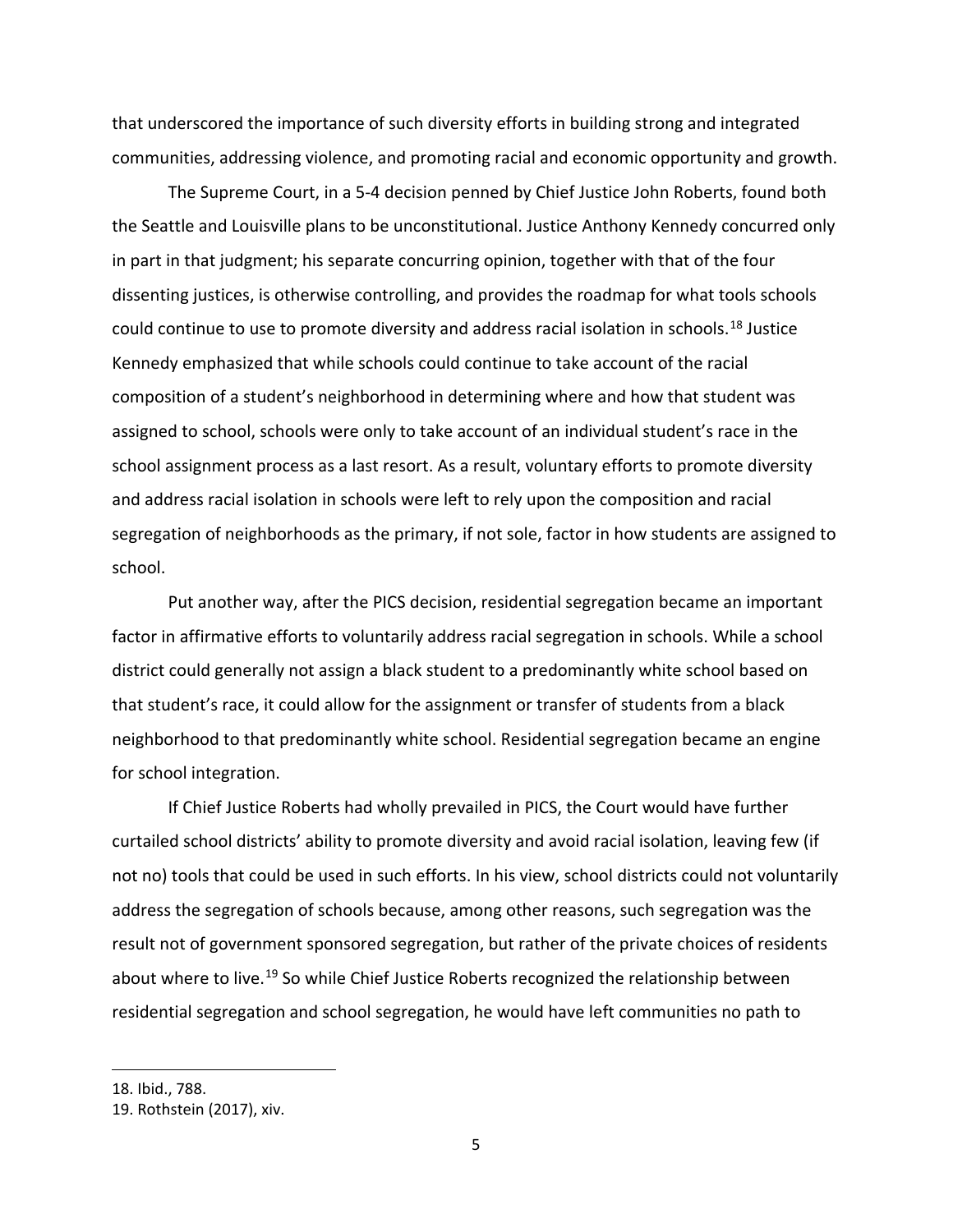address segregation on any front: schools are segregated because of where people live, and consequently, school districts should be prohibited from addressing (in Justice Roberts' view) or limited in how they address (in Justice Kennedy's controlling view) that segregation.

Justice Roberts' view that residential segregation results from private rather than governmental choices is belied by the evidence and briefing presented to the Court in PICS, which underscored the nation's long and deep history of government-sponsored and facilitated residential segregation.<sup>[20](#page-6-0)</sup> Housing scholars directly laid out the reasons for the high level of segregation and distortion within the housing market in order to address the Court's suggestion in *Milliken* that those factors were "unknown and perhaps unknowable."[21](#page-6-1) On the basis of a detailed analysis and review, the housing scholars clearly conveyed that "today's residential patterns are not the product of unfettered choice." Moreover, "for school districts to do nothing when faced with today's levels of residential segregation is effectively to choose school segregation."<sup>[22](#page-6-2)</sup>

## **School "Choice" Programs**

School desegregation efforts have long served as a platform for students to exercise choice in where they attend school. Magnet schools and transfer programs, for example, allowed, if not specifically encouraged, students to exercise choice and attend schools outside of their neighborhood. These desegregation "choice" programs have, like housing choice programs, been touted, with varying success, as means to address segregation and allow students to engage across neighborhood lines. Particularly given that such desegregation "choice" programs have often been implemented in schools serving residential areas without aligned housing choice programs, they can be the only way some students are exposed to peers from different neighborhoods.

In recent years, charter schools and voucher programs have been implemented by states and school districts under court order to desegregate. Those programs must comply with

<span id="page-6-0"></span><sup>20.</sup> Brief of Housing Scholars.

<span id="page-6-1"></span><sup>21.</sup> *Milliken v. Bradley*, 756 n.2.

<span id="page-6-2"></span><sup>22.</sup> Brief of Housing Scholars, 3.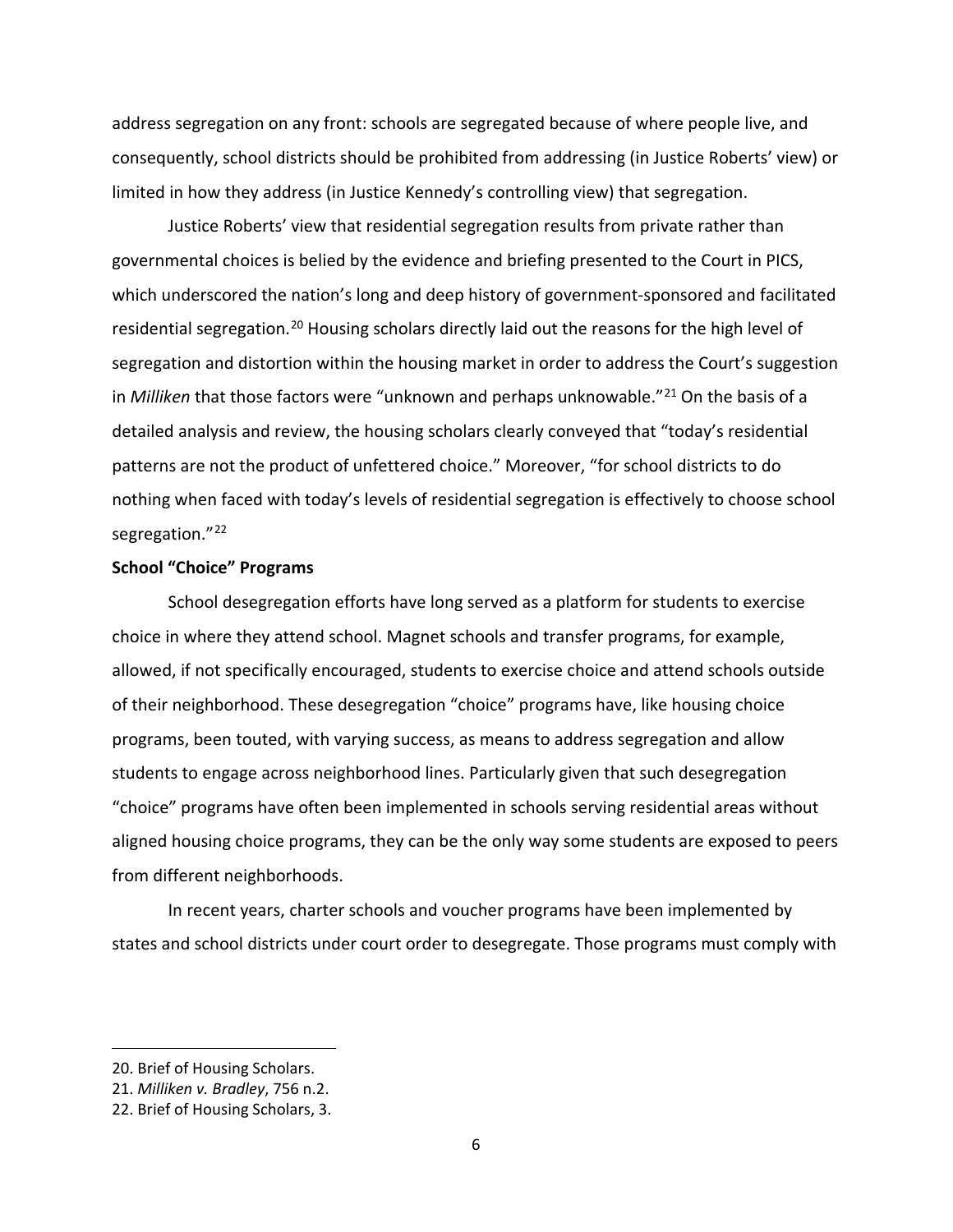the desegregation orders in place. In several cases, charter and voucher programs have negatively impacted ongoing desegregation efforts.[23](#page-7-0)

In states and school districts across the country, "choice" programs, such as charter schools and voucher programs, have been widely implemented outside of the school desegregation context. For the most part, such "choice" programs have not contributed to addressing school or residential segregation. Instead, studies have shown that charter and voucher programs have led to as much, if not more, racial segregation in schools.<sup>[24](#page-7-1)</sup>

### **School Financing and Segregation**

Property values play an important role in school funding across the country. In general, the local and state revenues that support schools are correlated to the property values in the district where the school is located. For that reason, the higher the property values, the better resourced the school.<sup>[25](#page-7-2)</sup> Residential segregation—that concentrates neighborhoods by race and by class—directs and is substantially reflected in how schools are financed and resourced.<sup>[26](#page-7-3)</sup>

Nationally, high-poverty neighborhoods spend 15.6 percent less per student on schools than low-poverty neighborhoods.<sup>[27](#page-7-4)</sup> That funding disparity, in addition to those monies that may be contributed through parent and school associations and other funding streams, accounts for a significant difference in the resources available to schools in areas of concentrated poverty. Moreover, given differences in wealth and income by race, schools are likely to be even less resourced in racially segregated areas of concentrated poverty.<sup>[28](#page-7-5)</sup>

#### **Residential Mobility and Educational Opportunities**

Housing—and in particular residential mobility and insecurity—is intimately intertwined with whether students have an opportunity to be educated. The impact of residential mobility

<span id="page-7-0"></span><sup>23.</sup> Frankenberg and Siegel-Hawley (2013).

<span id="page-7-1"></span><sup>24.</sup> Ibid.; Malkus (2016).

<span id="page-7-2"></span><sup>25.</sup> President's Commission on School Finance (1972); U.S. Department of Education (2013).

<span id="page-7-3"></span><sup>26.</sup> NPR (2016).

<span id="page-7-4"></span><sup>27.</sup> National Center for Education Statistics, Education Finance Statistics Center Table A1, [https://nces.ed.gov/edfin/Fy11\\_12\\_tables.asp](https://nces.ed.gov/edfin/Fy11_12_tables.asp) (viewed August 12, 2017)

<span id="page-7-5"></span><sup>28.</sup> See Oliver and Shapiro (2006), detailing wealth disparities between Black and white communities.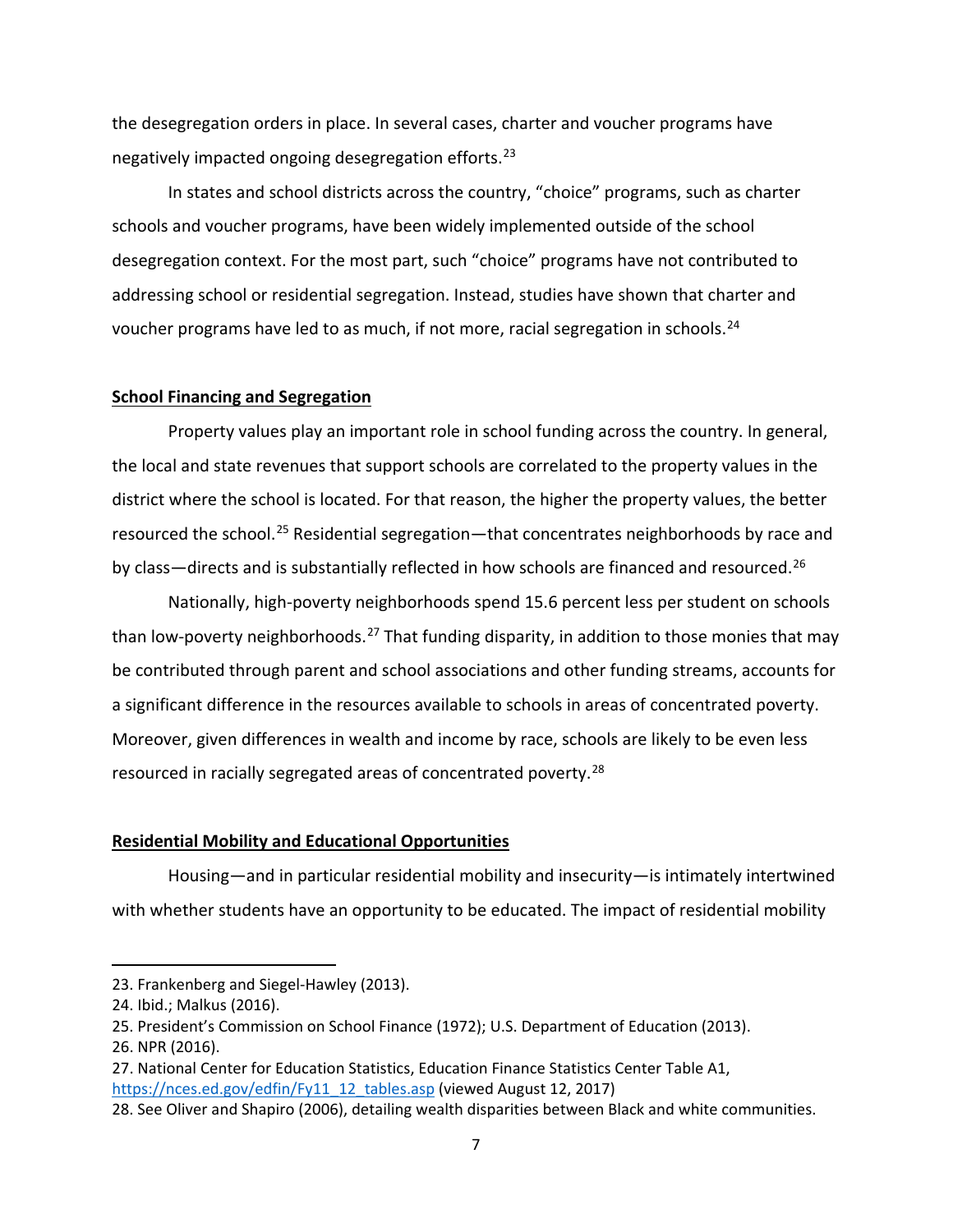on educational engagement and attainment has been well documented. Residential mobility is negatively associated with student educational attainment and effectiveness, both in the short<sup>[29](#page-8-0)</sup> and long term.<sup>[30](#page-8-1)</sup> Particularly when resulting from eviction or other forced displacement, residential mobility is itself a form of violence and trauma that impacts how students are behaving and performing in school, and is associated with behavioral and socioemotional issues, $31$  increased rates of violence, $32$  student disengagement and dropout.

In *Evicted*, Matthew Desmond narrates the impact of residential mobility on the educational opportunities afforded to children, as families are pushed into segregated areas of concentrated poverty: "Eviction itself often explained why some families lived on safe streets and others on dangerous ones, why some children attended good schools and others failing ones. The trauma of being forced from your home, the blemish of an eviction record, and the taxing rush to locate a new place to live pushed evicted renters into more depressed and dangerous areas of the city."<sup>[33](#page-8-4)</sup> Not only does eviction push families into areas where schools are segregated and of lower quality, but the cycles of eviction often also mean that a child does not spend more than a few weeks at any given school. Children quickly fall behind and have little or no sense of connection to school and to their peers.<sup>[34](#page-8-5)</sup>

The impact of residential mobility and insecurity on a child's education is explicitly recognized in the law; indeed, homeless students are the only group of students that have an immediate right to enroll in school under federal law. The McKinney-Vento Homeless Assistance Act provides an affirmative right to homeless students to immediately enroll in

<span id="page-8-0"></span><sup>29.</sup> Residential mobility has short-term negative associations with both children's and adolescents' school achievement and functioning. Pribesh and Downey (1999); Simpson and Fowler (1994); Wood et al. (1993).

<span id="page-8-1"></span><sup>30.</sup> The long-term relationship between mobility and educational attainment also appears to be negative. Several studies find that moving is associated with lower educational attainment by late adolescence. Astone and McLanahan (1994); Hagan, MacMillan, and Wheaton (1996); Haveman, Wolfe, and Spaulding (1991).

<span id="page-8-2"></span><sup>31.</sup> Adam and Chase-Lansdale (2002); Oishi (2010).

<span id="page-8-3"></span><sup>32.</sup> Sharkey and Sampson (2010).

<span id="page-8-4"></span><sup>33.</sup> Desmond (2016), 250.

<span id="page-8-5"></span><sup>34.</sup> "Jori tried to adjust to his new school. He was technically in eighth grade but so far behind that he might as well have been in seventh" (ibid., 287); "He and his brother would have to switch schools. Jori didn't care. He switched schools all the time. Between seventh and eighth grades, he had attended five different schools—when he went at all" (ibid., 283).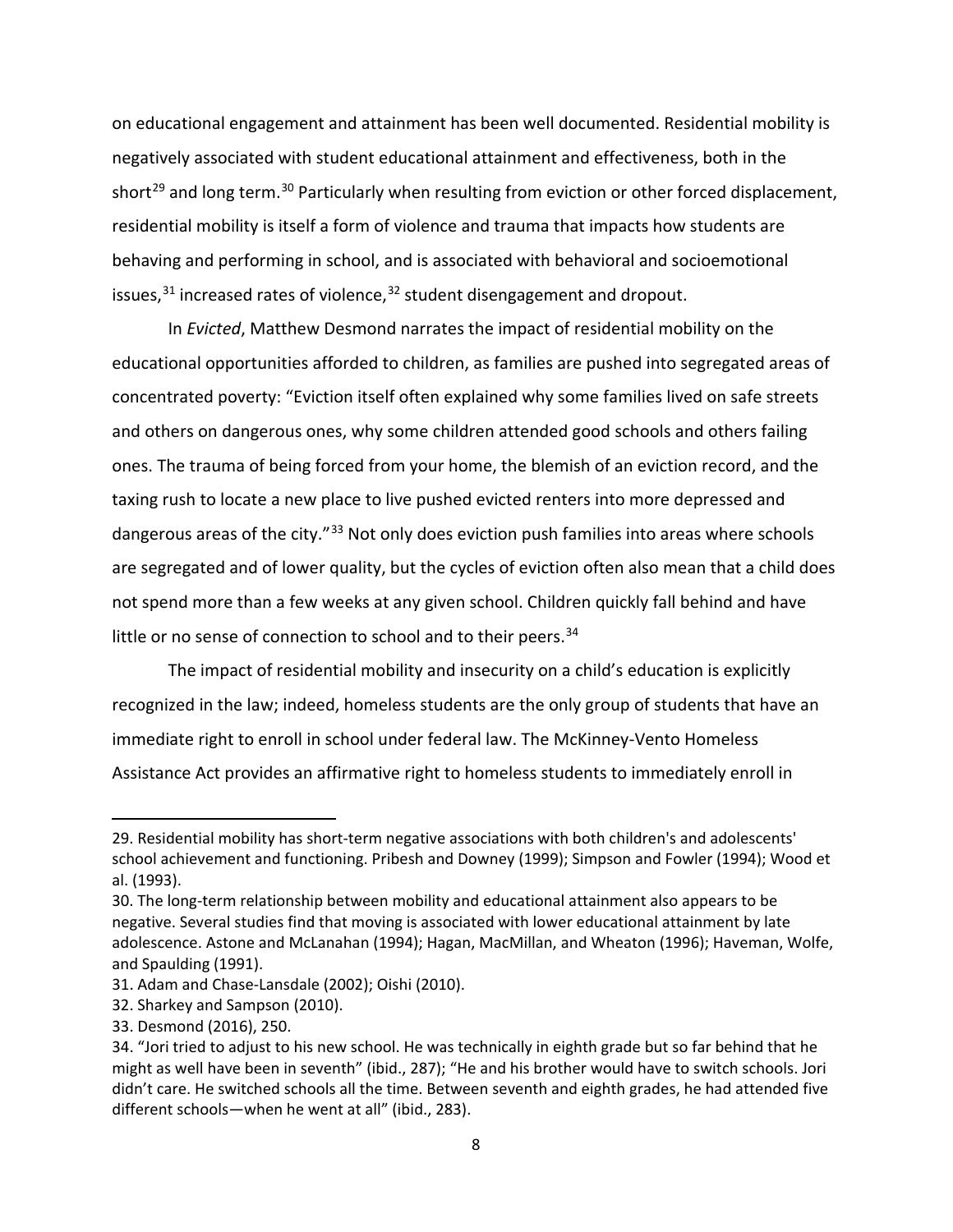school.<sup>[35](#page-9-0)</sup> "Homeless student" is broadly defined to include students living temporarily with relatives, in trailers, or in many other forms of temporary shelter.<sup>[36](#page-9-1)</sup> Homeless students have a right to stay in the school that they had been attending—with transportation provided—or to enroll in the school assigned to the area where they are temporarily residing; they cannot be segregated in separate schools or separate programs within a school, and must be educated within a regular education program, not at a shelter; and homeless students with disabilities and/or English Learners must be provided the educational services to which they are entitled at the school where they are enrolled.

When families have experienced residential insecurity, and in particular during times of crisis when families have been displaced, schools have provided a stable anchor and platform for students. The protections provided to homeless students are perhaps the clearest indication in the law of the importance of housing to educational access and engagement, and of the deep reciprocal relationship between housing and education that has long been recognized in efforts to address segregation.

### **Conclusion**

 $\overline{a}$ 

We are living in a time of deep racial divides. Those divides are fueled and perpetuated by the ongoing segregation of our neighborhoods and our schools. As noted above, schools and neighborhoods are as, if not more, segregated than they have been in decades. Students who reside in neighboring areas are growing up in different worlds where they rarely encounter one another. Rather than preparing students for a future where they live and work together, schools that remain deeply segregated across the country contribute to the likelihood of misunderstanding and racial violence.

Segregation and residential mobility are forms of trauma that have a lasting impact on our democracy and the future of this nation. The trauma of living in a racially segregated area of concentrated poverty is endemic: "Especially for poor African American families—who live in neighborhoods with rates of violence and concentrated poverty so extreme that even the worst

<span id="page-9-0"></span><sup>35.</sup> Sec. 722 E(3)(e)(ii) of the McKinney-Vento Act.

<span id="page-9-1"></span><sup>36.</sup> U.S. Department of Education, "Title VII-B of the McKinney Vento Homeless Assistance Act: Non-Regulatory Guidance" (2004), [https://www2.ed.gov/programs/homeless/guidance.pdf.](https://www2.ed.gov/programs/homeless/guidance.pdf)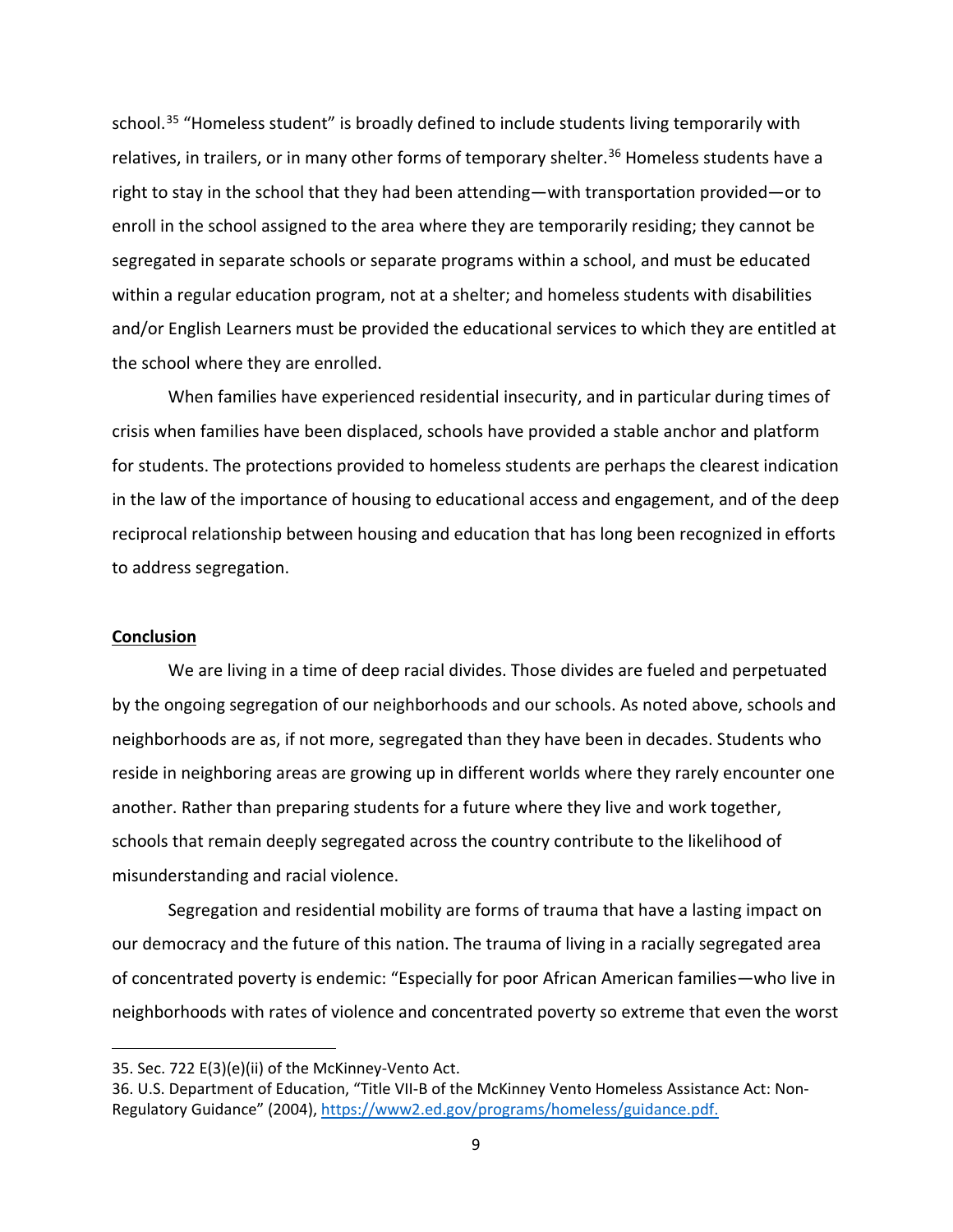white neighborhoods bear little resemblance—living in degrading housing in dangerous neighborhoods sent a clear message about where the wider society thought they belonged."[37](#page-10-0) Schools are an important anchor and catalyst for change to break down the barriers of residential segregation. Indeed, efforts to address both school segregation and residential segregation and insecurity must be at the forefront of efforts to support healthy and thriving communities, promote democracy, and strengthen America's future.

# **Bibliography**

- Adam, Emma K., and P. Lindsay Chase-Lansdale. 2002. "Home Sweet Home(s): Parental Separations, Residential Moves, and Adjustment Problems in Low-Income Adolescent Girls." *Developmental Psychology* 38, no. 5: 792-805.
- Astone, Nan Marie, and Sara S. McLanahan. 1994. "Family Structure, residential mobility and school dropout: A research note." *Demography* 31, no. 4: 575-94.
- Desmond, Matthew. 2016. *Evicted: Poverty and Profit in the American City.* New York: Crown.
- Frankenberg, Erica, and Genevieve Siegel-Hawley. 2013. "A Segregating Choice? An Overview of Charter School Policy, Enrollment Trends, and Segregation." In *Educational Delusions? Why Choice Can Deepen Inequality and How to Make Schools Fair*, edited by Gary Orfield & Erica Frankenberg, 119-144. Berkeley: University of California Press.
- Hagan, John, Ross MacMillan, and Blair Wheaton. 1996. "New Kid in Town: Social Capital and the Life Course Effects of Family Migration on Children." *American Sociological Review* 61, no 3: 368-85.
- Haveman, Robert, Barbara Wolfe, and James Spaulding. 1991. "Childhood Events and Circumstances Influencing High School Completion." *Demography* 28, no. 1: 133-57
- Malkus, Nat. 2016. "Differences on Balance: National Comparisons of Charter and Traditional Public Schools." Washington, D.C.: American Enterprise Institute. https://www.aei.org/wpcontent/uploads/2016/08/Differences-on-balance.pdf.
- Massey, Douglas S., and Nancy A. Denton. 1993. *American Apartheid: Segregation and the Making of the Underclass.* Cambridge, MA: Harvard University Press.
- NPR (National Public Radio). 2016. "Why America's Schools Have a Money Problem." April 16. http://www.npr.org/2016/04/18/474256366/why-americas-schools-have-a-money-problem
- Oishi, Shigehiro. 2010. "The Psychology of Residential Mobility: Implications for the Self, Social Relationships and Well-Being." *Perspectives on Psychological Science* 5, no. 1: 5-21.

<span id="page-10-0"></span><sup>37.</sup> Desmond (2016), 257.